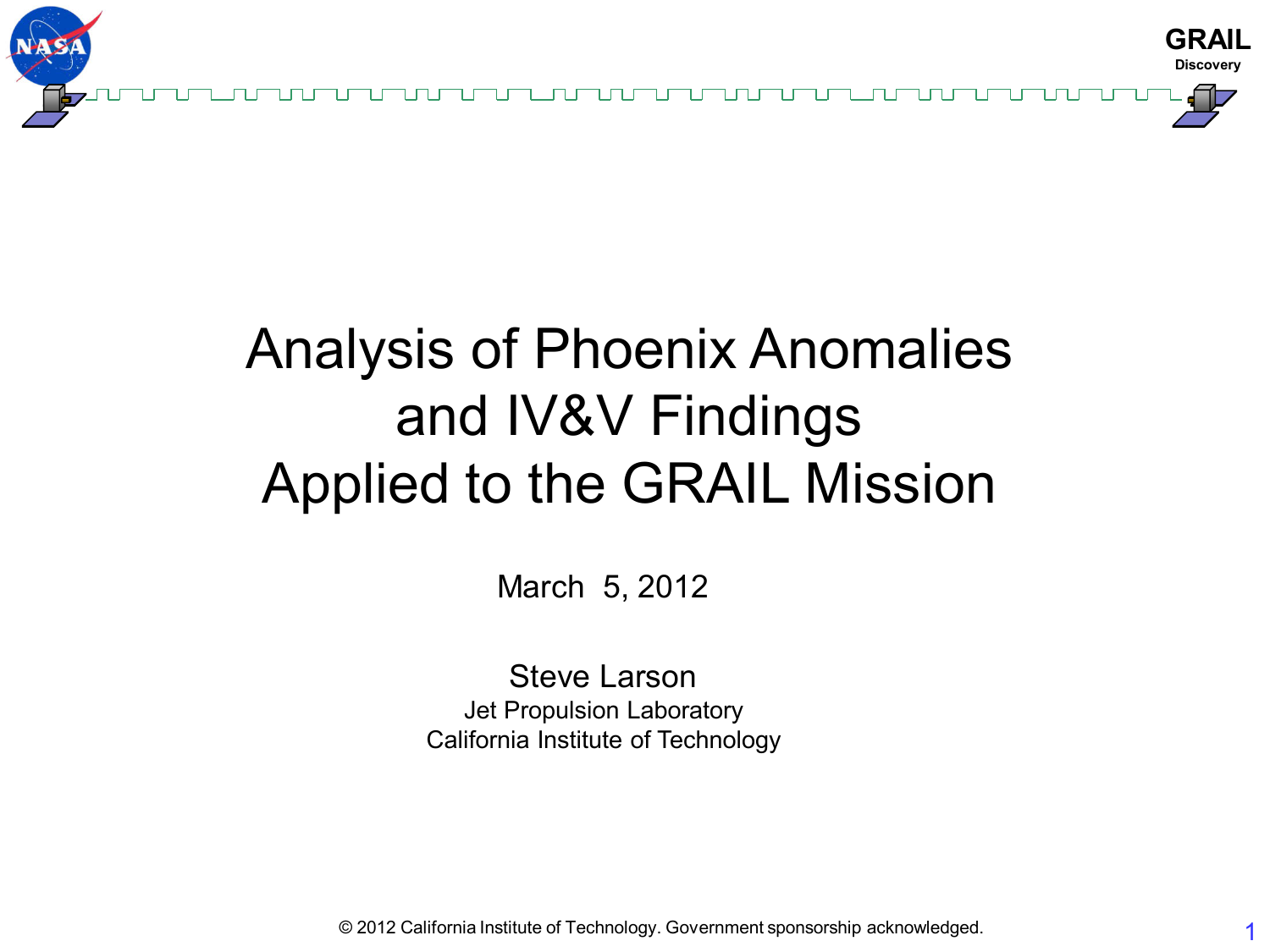

- Motivation
- **E** GRAIL Project Overview
- Analysis of Phoenix IV&V and Post-Launch Anomalies
- **Phoenix Lessons Applied to GRAIL**
- **Phoenix/GRAIL Post IV&V Comparison**
- GRAIL Post-Launch Experience

**GRAIL Discovery**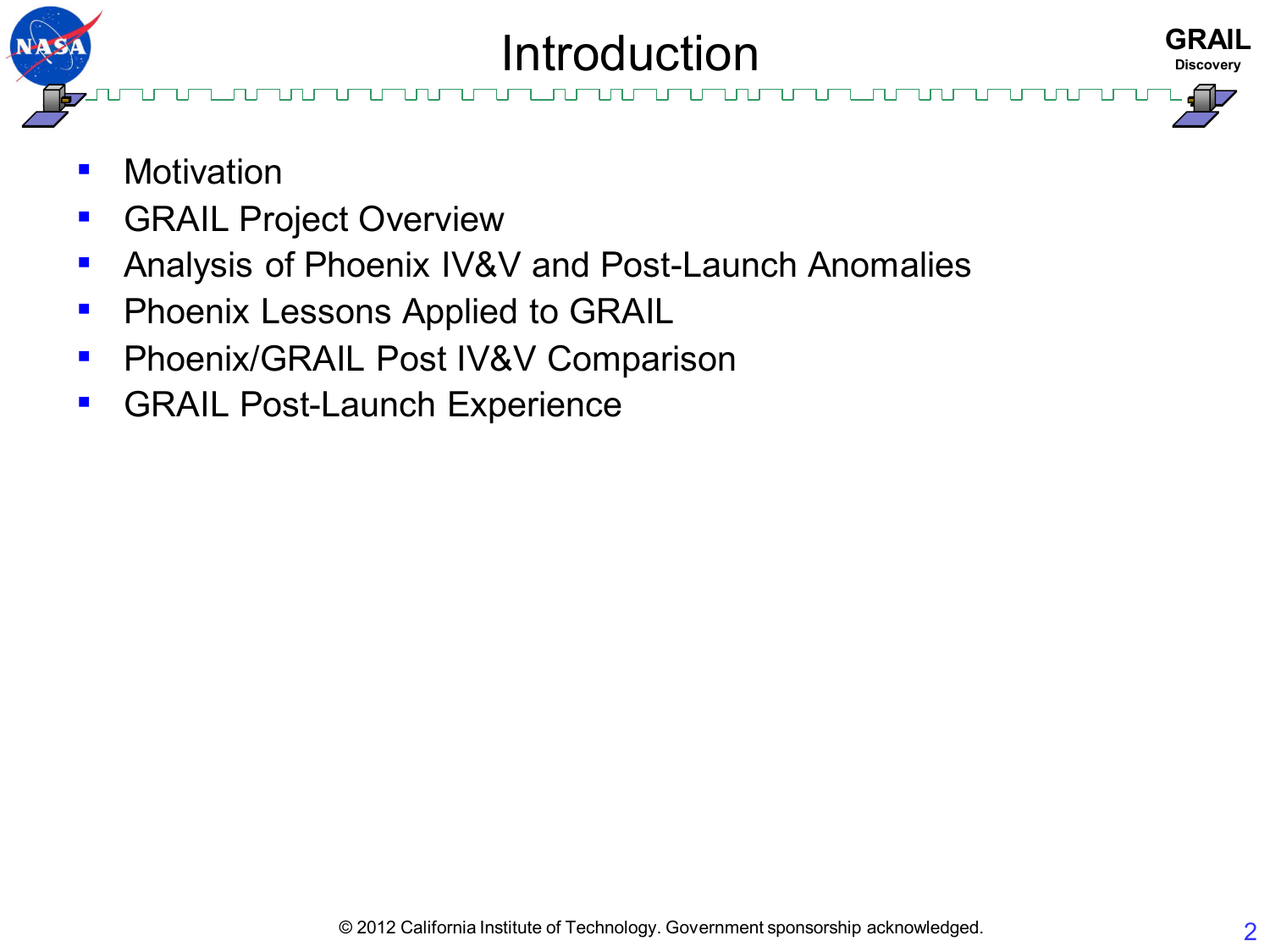

- GRAIL is a cost-capped mission
	- IV&V is recognized as a contributor to mission reliability, but funds were limited
	- Improving the efficiency of the IV&V effort by learning from earlier missions would increase the value added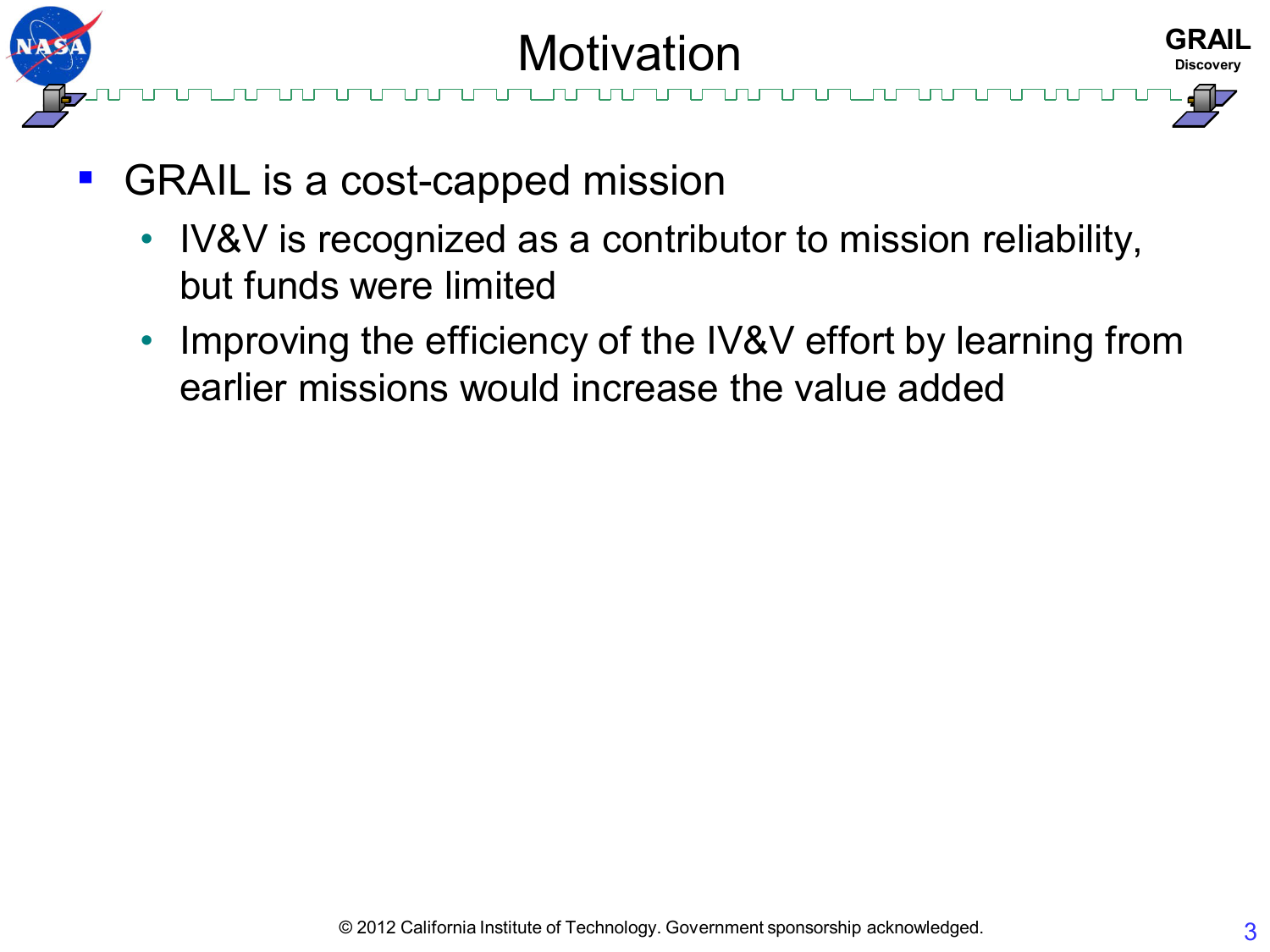

**GRAIL Project Overview** 



- GRAIL = Gravity Recovery And Interior Laboratory
- Launch September 2011
- Mission
	- Determine the structure of the lunar interior, from crust to core
	- Advance understanding of the thermal evolution of the Moon.
	- Extend knowledge gained from the Moon to the other terrestrial planets.
- **Project Management: JPL**
- **PI: Dr. Maria Zuber, MIT**
- Spacecraft: Lockheed Martin S&ES
- Instrument: JPL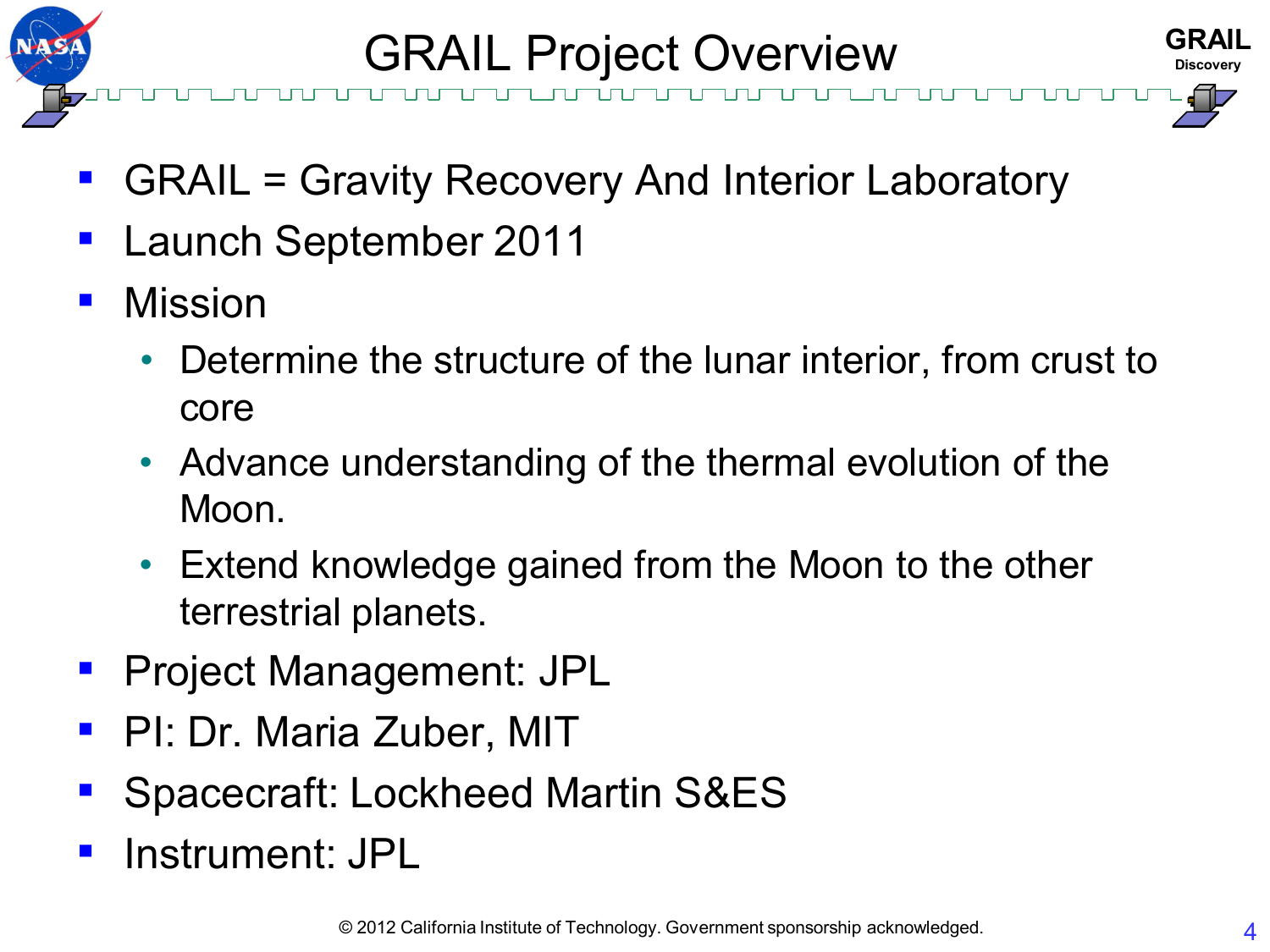



- NASA IV&V provided a dump of all issues written for the Phoenix project
	- 893 issues categorized into 16 bins
		- Multiple categorizations allowed
	- Analyzed according to whether the project responded by changing the affected artifacts or using as-is.
	- Looked for other patterns that would suggest areas for improvement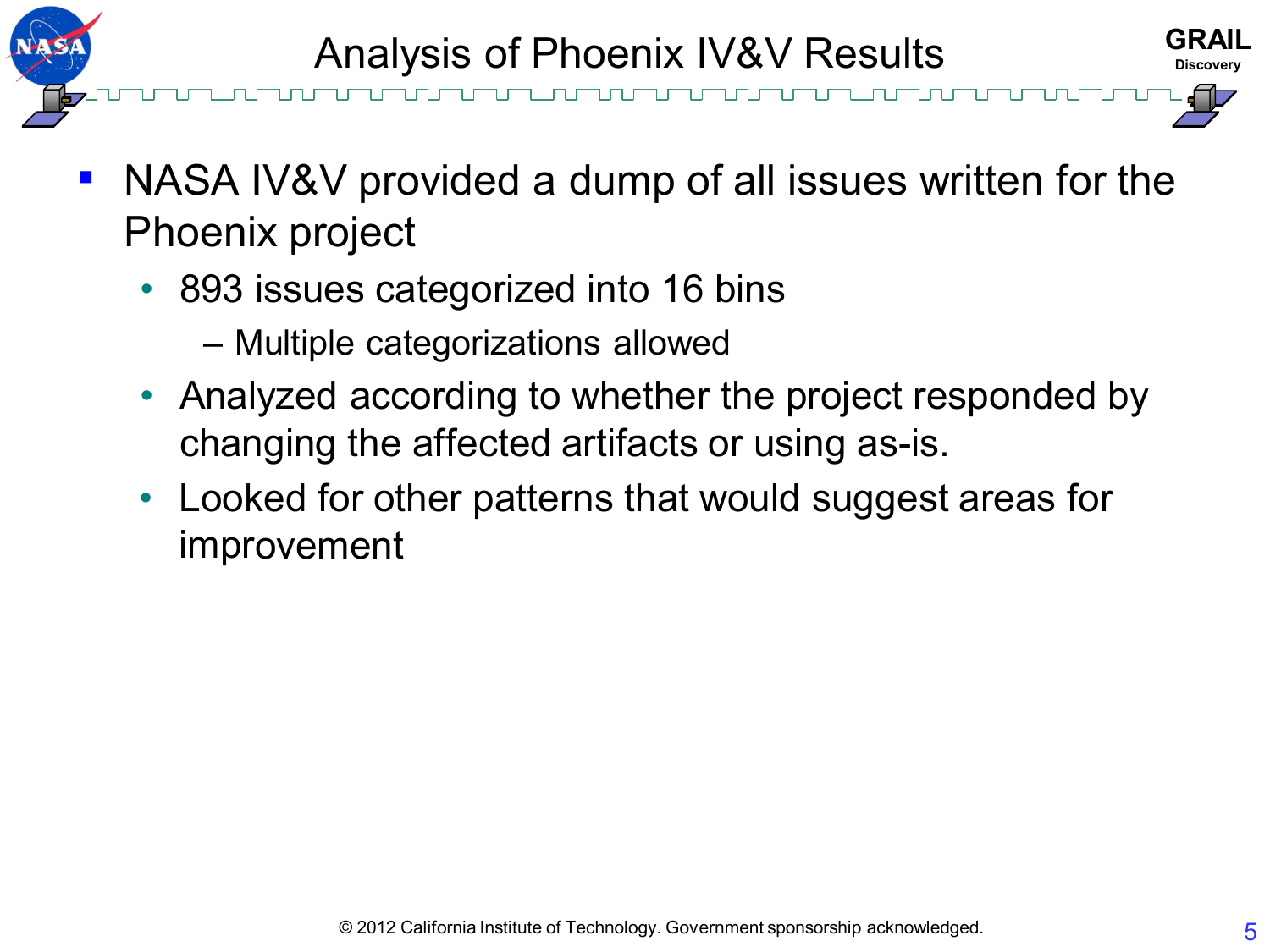### **Analysis of Phoenix IV&V Results**

- Code-related issues were much more likely to be accepted "as-is" by the project
- Issues that could be addressed by updating documentation were more likely to be fixed
- **•** Possible explanations:
	- Code issues developed late in the development process
	- Lower effort barrier to changing documents vs. code (e.g., don't need to regression test documents)

| <b>Description</b>                 | <b>Fix</b> | <b>UAI</b> | <b>Total</b> |
|------------------------------------|------------|------------|--------------|
| <b>Array Bounds violation</b>      | 55%        | 45%        | 1%           |
| <b>Conflicting Code Statements</b> | 20%        | 80%        | 2%           |
| <b>Coding Error</b>                | 17%        | 83%        | 8%           |
| Dead Code                          | 30%        | 70%        | 5%           |
| Design/Code Discrepancy            | 57%        | 43%        | 3%           |
| Loss of Precision                  | 20%        | 80%        | 1%           |
| Memory Leak                        | 0%         | 100%       | 0%           |
| <b>NULL Pointer</b>                | 0%         | 100%       | 1%           |
| <b>Type Mismatch</b>               | 25%        | 75%        | 2%           |
| Uninitialized Variable             | 41%        | 59%        | 4%           |
| Code-related Subtotal              | 29%        | 71%        | 27%          |
| Document Discrepancy               | 53%        | 47%        | 17%          |
| Design/Requirements                | 71%        | 29%        | 10%          |
| Discrepancy                        |            |            |              |
| Missing Requirement                | 72%        | 28%        | 6%           |
| <b>Requirement Not Verified</b>    | 93%        | 7%         | 13%          |
| <b>Requirements Quality</b>        | 63%        | 37%        | 20%          |
| <b>Requirements Trace</b>          | 59%        | 41%        | 8%           |
| Documentation-related              | 68%        | 32%        | 73%          |
| <b>Subtotal</b>                    |            |            |              |
| Combined Total 57%                 |            | 43%        | 100%         |



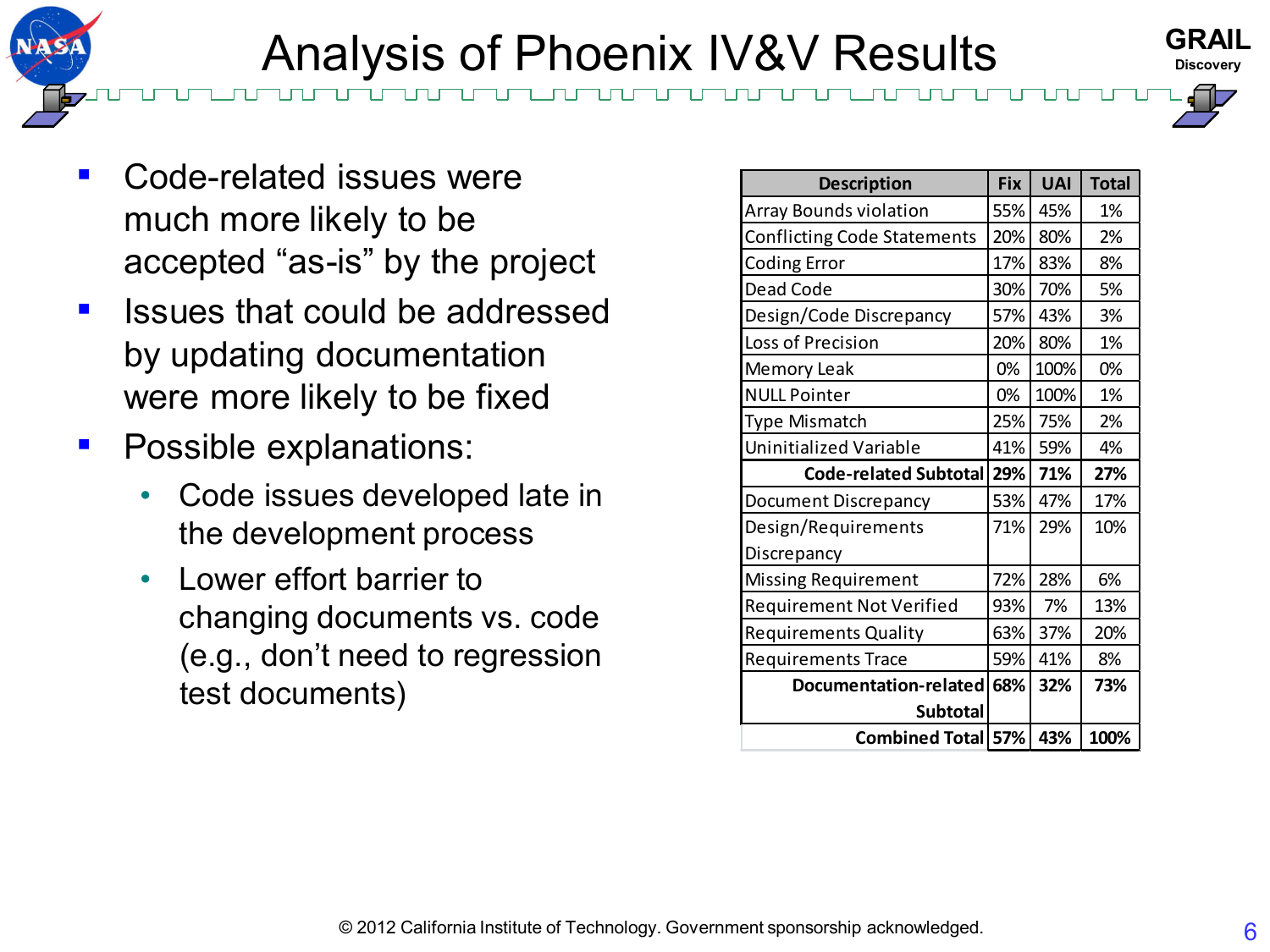### **Analysis of Phoenix IV&V Results**





- All Severity 2 issues were addressed by the project
	- IV&V agreed with the 2 UAI responses, and closed the issues
- Severity 5 issues are the exception
	- Less numerous, may have been fixed as part of normal process or addressing higher severity issues
- For the most part, IV&V agreed with UAI decisions
- **EXALUSE 25-18 decisions were correlated with** the analysis approach
	- Roughly 2/3 of issues found with automated tools were accepted as-is
	- The proportion was reversed in the case of manual analysis
	- Lockheed code relatively mature, often able to show that code would behave properly
		- Later in life cycle, more difficult to fix
	- Manual analysis more likely to be applied to tests, documentation
		- Earlier in life cycle and/or easier to fix

|   | Severity Disposition | Count | Percent |
|---|----------------------|-------|---------|
| 2 | F                    | 24    | 92.3%   |
| 2 | UAI                  |       | 7.7%    |
| 3 | F                    | 329   | 66.1%   |
| 3 | <b>UAI</b>           | 169   | 33.9%   |
| 4 | F                    | 80    | 33.2%   |
| 4 | UAI                  | 161   | 66.8%   |
| 5 | F                    | 26    | 65.0%   |
| 5 | UAI                  | 14    | 35.0%   |

#### Issue Severities

|   | Partial or complete mission failure |
|---|-------------------------------------|
| 2 | Adverse effect with no workaround   |
| 3 | Adverse effect with a workaround    |
| 4 | An inconvenience                    |
| 5 | Anything else                       |

| ToolUsed               | Fix | IΑΙ |
|------------------------|-----|-----|
| Flexe-Lint, V8.00Q     | 26  |     |
| Klocwork inSpect       |     |     |
| <b>Manual Analysis</b> |     |     |
| Understand for C/C++   |     |     |

© 2012 California Institute of Technology. Government sponsorship acknowledged.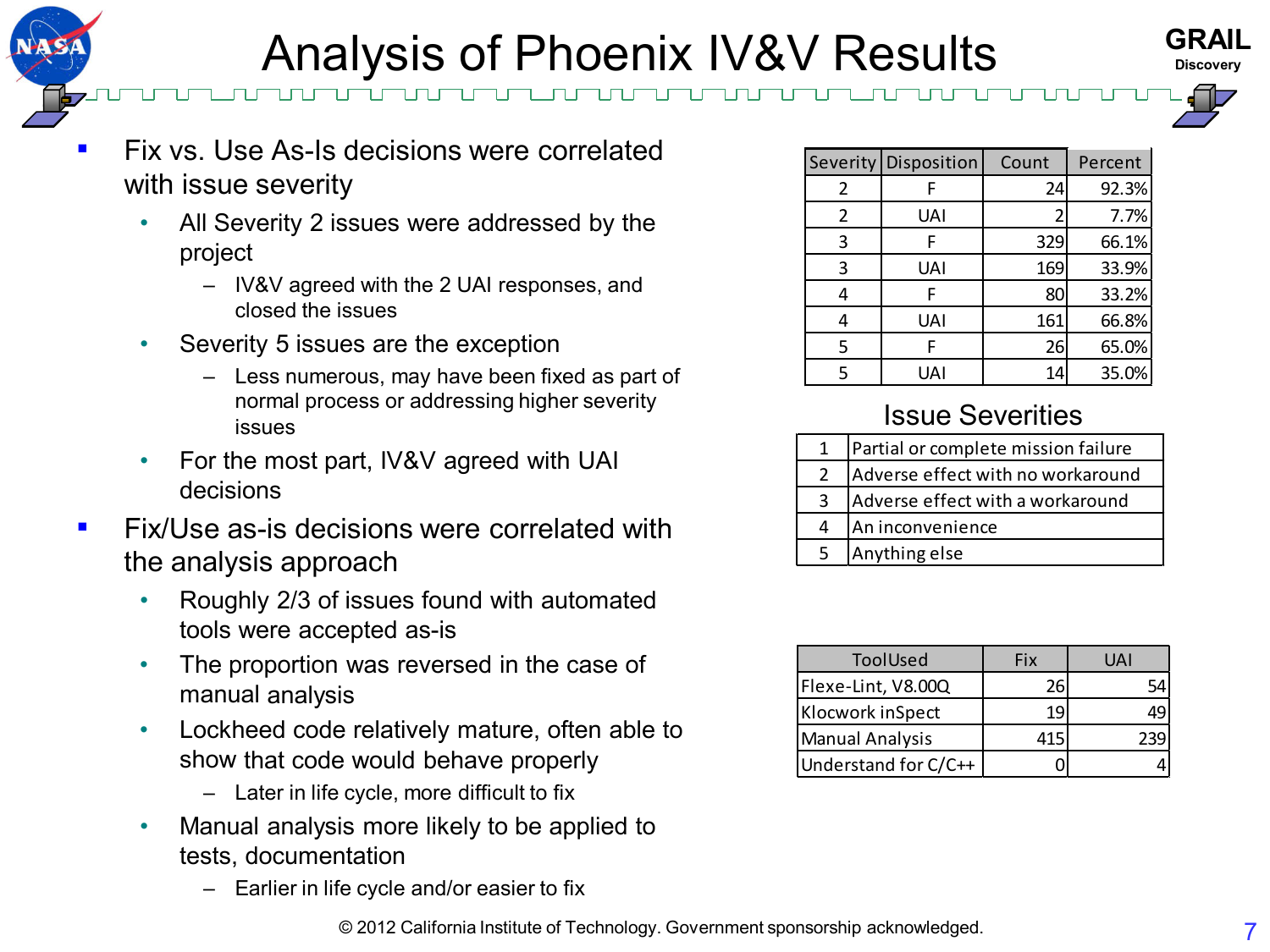### Analysis of Phoenix IV&V Results

- Payloads accounted for roughly  $\frac{3}{4}$  of all issues, and had a somewhat higher proportion of higher severity issues
- Assuming that issue frequency is a predictor of in-flight performance, one might predict that payloads would account for the majority of postlaunch FSW anomalies

|                                  |                | <b>Severity</b> |     | <b>Totals</b> |       |       |
|----------------------------------|----------------|-----------------|-----|---------------|-------|-------|
| <b>CSCI</b>                      | $\overline{2}$ | 3               | 4   | 5             | Count | ℅     |
| GN&C                             | 1              | 25              | 5   | 2             | 33    | 15.4% |
| I/O                              | 0              | 28              | 5   | 0             | 33    | 15.4% |
| OS                               | 0              | 16              | 9   | 1             | 26    | 12.1% |
| Spacecraft                       | 5              | 38              | 50  | 3             | 96    | 44.9% |
| Telecom                          | 0              | 14              | 12  | 0             | 26    | 12.1% |
| <b>Spacecraft Subtotal</b>       | 8              | 124             | 85  | 11            | 214   |       |
| <b>Spacecraft % Distribution</b> | 4%             | 58%             | 40% | 5%            | 27%   |       |
|                                  |                |                 |     |               |       |       |
| Mardi                            | 0              | 4               | 4   | 0             | 8     | 1.4%  |
| <b>MECA</b>                      | 4              | 130             | 44  | 4             | 182   | 30.8% |
| MET                              | 0              | 39              | 9   | 3             | 51    | 8.6%  |
| RА                               | 5              | 48              | 32  | 7             | 92    | 15.6% |
| SSI/RAC                          | 6              | 75              | 27  | 15            | 123   | 20.8% |
| <b>TEGA</b>                      | 5              | 81              | 44  | 5             | 135   | 22.8% |
| <b>Payloads Subtotal</b>         | 20             | 377             | 160 | 34            | 591   |       |
| <b>Payloads % Distribution</b>   | 3%             | 64%             | 27% | 6%            | 73%   |       |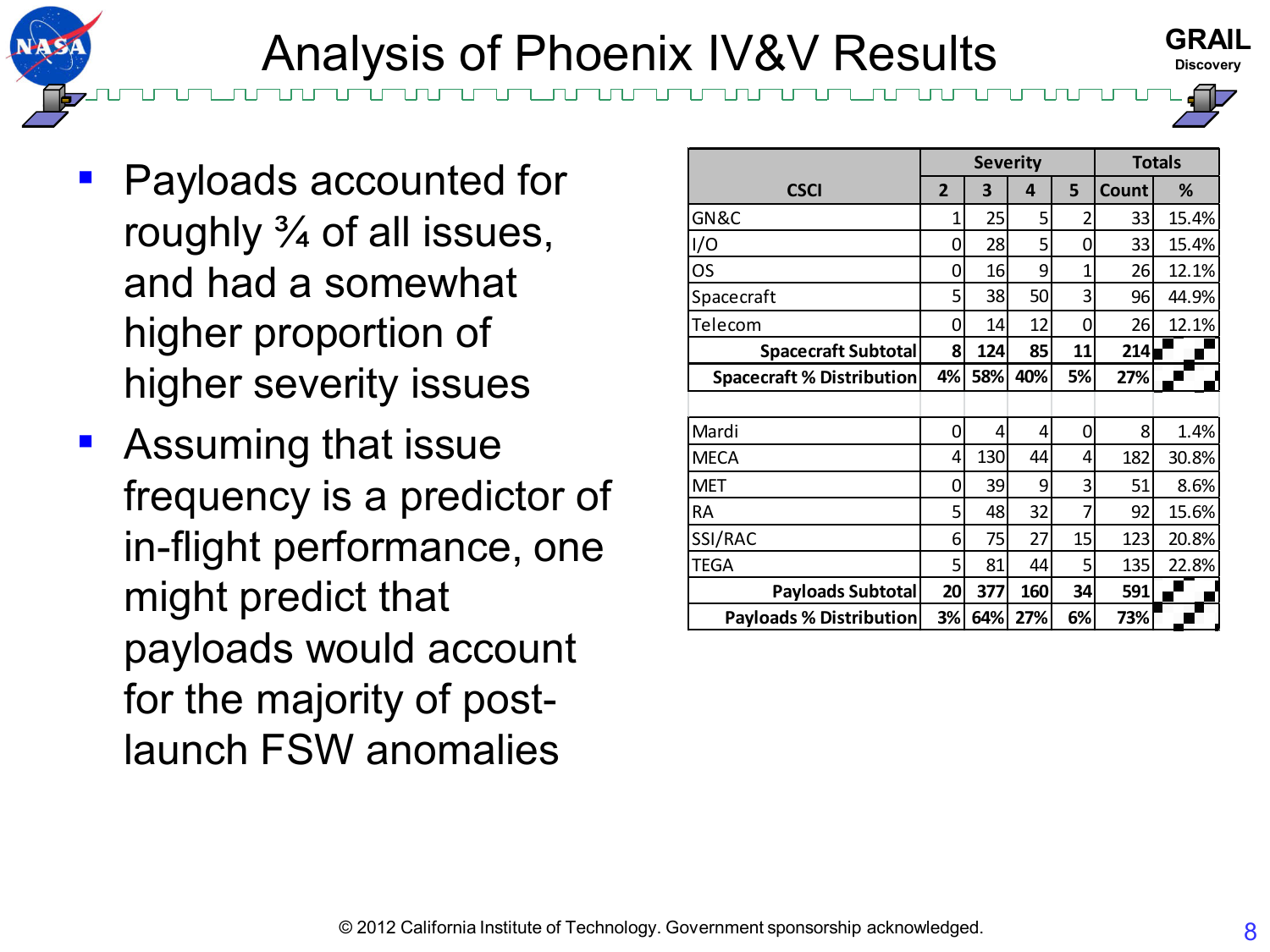

- 369 unique post-launch ISA (Incident/Surprise/Anomaly) reports were analyzed
	- Binned into 8 categories of contributing factors
		- Factors identify where in the development & test process a defect was likely to have been introduced, or could have been corrected but was not
		- Multiple factors allowed
	- Binned according to whether issue was discovered on flight vehicle or on the ground
	- 31 ISAs determined to be in flight software (next slide)
		- 7 in spacecraft, 24 in payloads
			- » Mirrored IV&V ration of spacecraft/payload issues
		- Most ISAs concerned ground software and hardware, and were not included in the study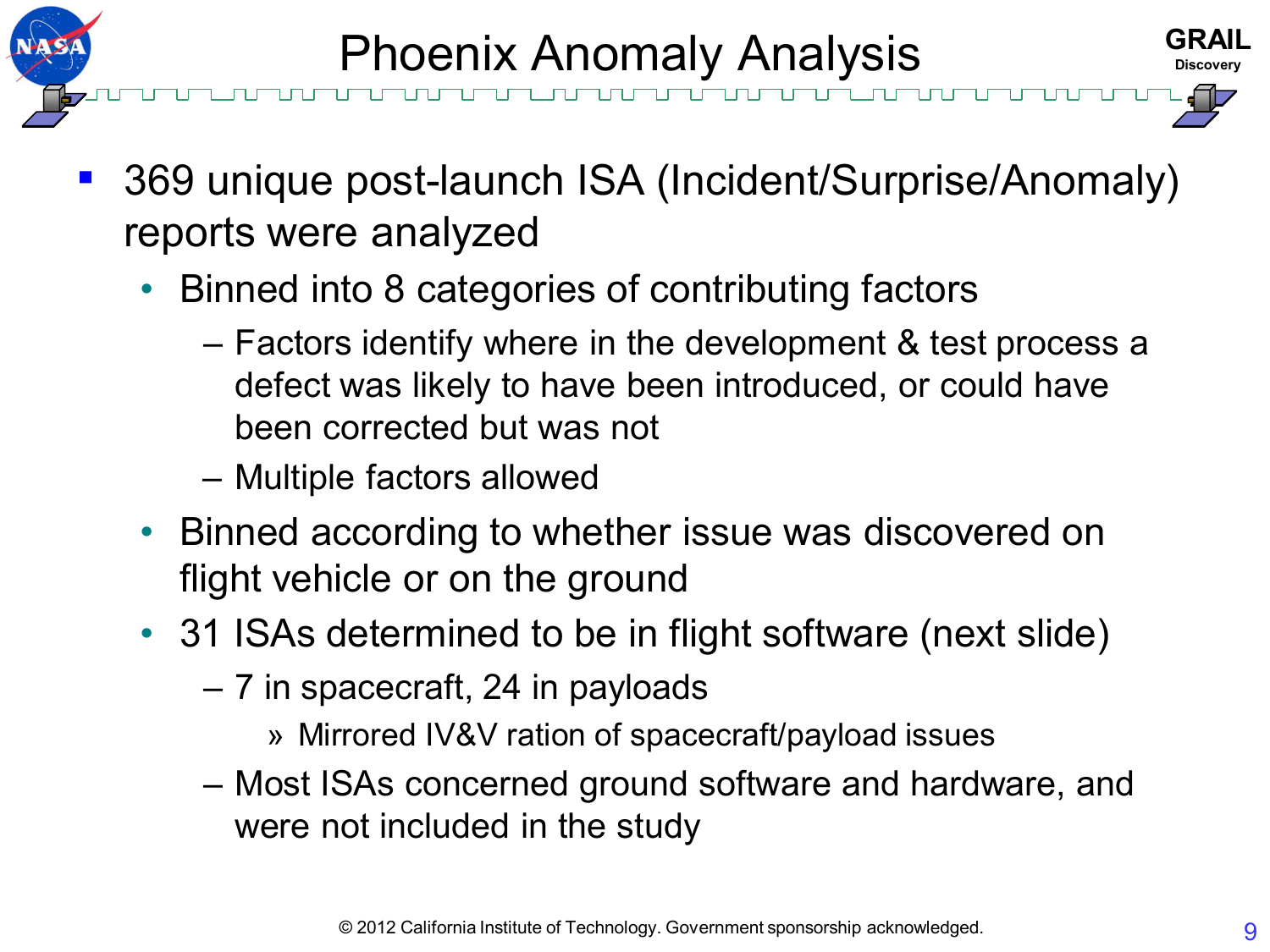

# Contributing Factor Distribution

| <b>GRAIL</b>     |  |
|------------------|--|
| <b>Discovery</b> |  |
|                  |  |

|                                                                                                                                                                                                                                                                                                                                                                                                                                                                                                                                                                                                                                                                                          | <b>Contributing Factors</b> |                  |                        |        |                              |                |                       |                             |                                                                                 |                        |  |    |
|------------------------------------------------------------------------------------------------------------------------------------------------------------------------------------------------------------------------------------------------------------------------------------------------------------------------------------------------------------------------------------------------------------------------------------------------------------------------------------------------------------------------------------------------------------------------------------------------------------------------------------------------------------------------------------------|-----------------------------|------------------|------------------------|--------|------------------------------|----------------|-----------------------|-----------------------------|---------------------------------------------------------------------------------|------------------------|--|----|
|                                                                                                                                                                                                                                                                                                                                                                                                                                                                                                                                                                                                                                                                                          | Complexity                  | Heritage Process | Requirement<br>Missing | Design | Inadequate<br><b>Testing</b> | Implementation | Engineering<br>System | Information<br>Insufficient | Incidents<br>Total #                                                            | Occurred in<br>Flight? |  |    |
| Spacecraft-                                                                                                                                                                                                                                                                                                                                                                                                                                                                                                                                                                                                                                                                              | 0%                          | 29%              | 43%                    | 57%    | 43%                          | 29%            | 57%                   | 14%                         | 23%                                                                             | 86%                    |  |    |
| Payload-<br>related                                                                                                                                                                                                                                                                                                                                                                                                                                                                                                                                                                                                                                                                      | 13%                         | 4%               | 38%                    | 17%    | 46%                          | 58%            | 29%                   | 13%                         | 77%                                                                             | 50%                    |  |    |
| Combined                                                                                                                                                                                                                                                                                                                                                                                                                                                                                                                                                                                                                                                                                 | 10%                         | 10%              | 39%                    | 26%    | 45%                          | 52%            | 35%                   | 13%                         | 100%                                                                            | 58%                    |  |    |
| ad more than 1 contributing factor<br>ople, the heritage process introduced a defect in spacecraft battery control that<br>hould have caught, had fidelity to flight conditions been adequate<br>gineering and S/W Design were leading causes of spacecraft issues<br>of what might be predicted from IV&V distribution (58% for Implementation vs. 37%<br>irements & Design)<br>t were leading causes of payload issues<br>erted from IV&V issue distribution(68% for Requirements & Design vs. 16% for<br>ntation)<br>omplexity is an industry-wide concern, but did not appear to be a<br>ctor<br>ity-related issues in the payloads did not fit the classic "Normal Accidents" model |                             |                  |                        |        |                              |                |                       |                             |                                                                                 |                        |  |    |
|                                                                                                                                                                                                                                                                                                                                                                                                                                                                                                                                                                                                                                                                                          |                             |                  |                        |        |                              |                |                       |                             | © 2012 California Institute of Technology. Government sponsorship acknowledged. |                        |  | 10 |

- Most ISAs had more than 1 contributing factor
	- For example, the heritage process introduced a defect in spacecraft battery control that testing should have caught, had fidelity to flight conditions been adequate
- Systems Engineering and S/W Design were leading causes of spacecraft issues
	- Inverse of what might be predicted from IV&V distribution (58% for Implementation vs. 37% for Requirements & Design)
- Code & Test were leading causes of payload issues
	- Also inverted from IV&V issue distribution(68% for Requirements & Design vs. 16% for Implementation)
- **Effects of complexity is an industry-wide concern, but did not appear to be a** dominant factor
	- Complexity-related issues in the payloads did not fit the classic "Normal Accidents" model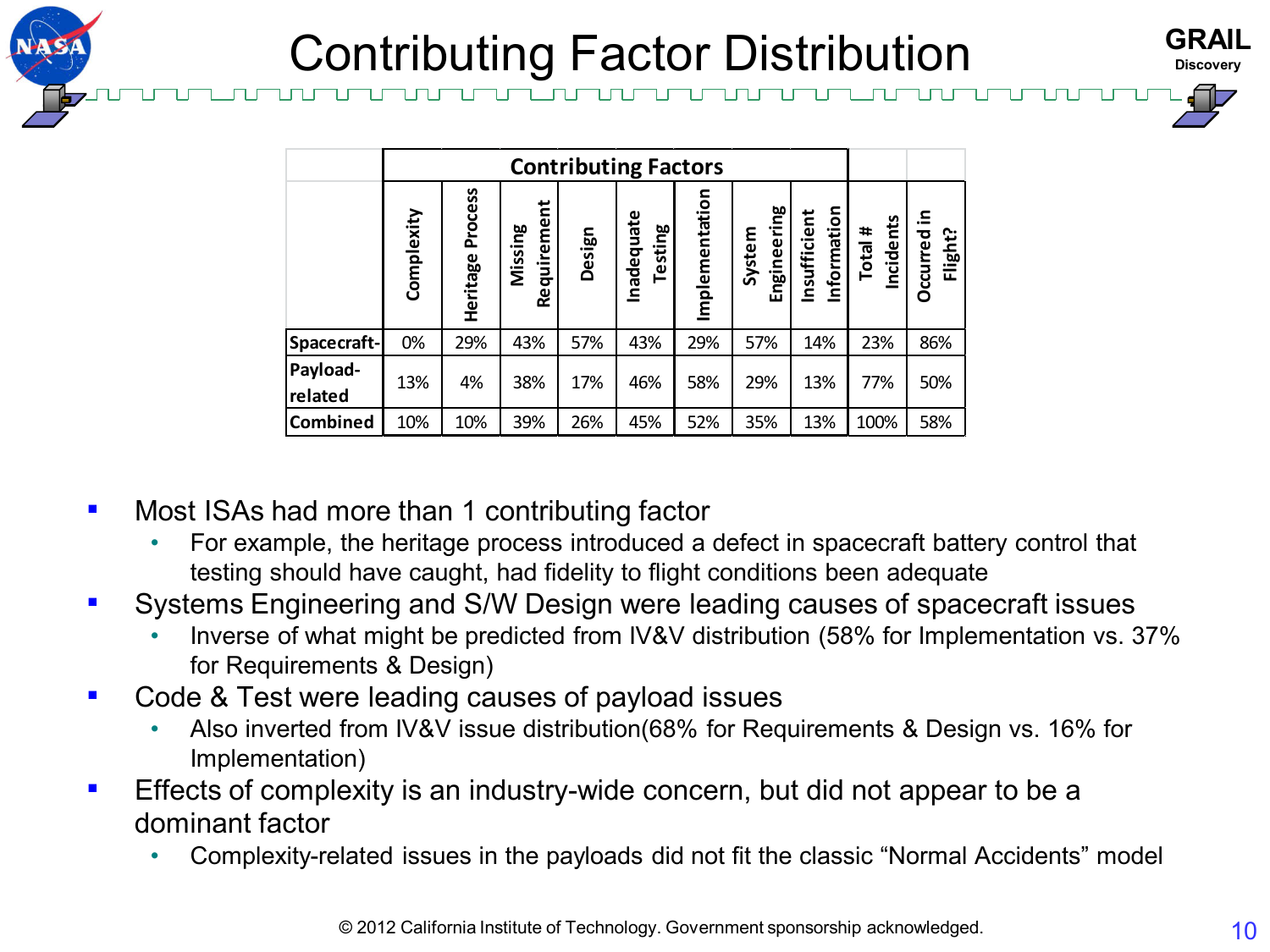





- IV&V broadly predicted (based on the data) that payloads would be the primary source of in-flight anomalies
	- This was borne out in flight
- Inverse relationship between distribution of IV&V issues and contributing factors for flight anomalies suggests additional analysis needs to be done to understand this relationship.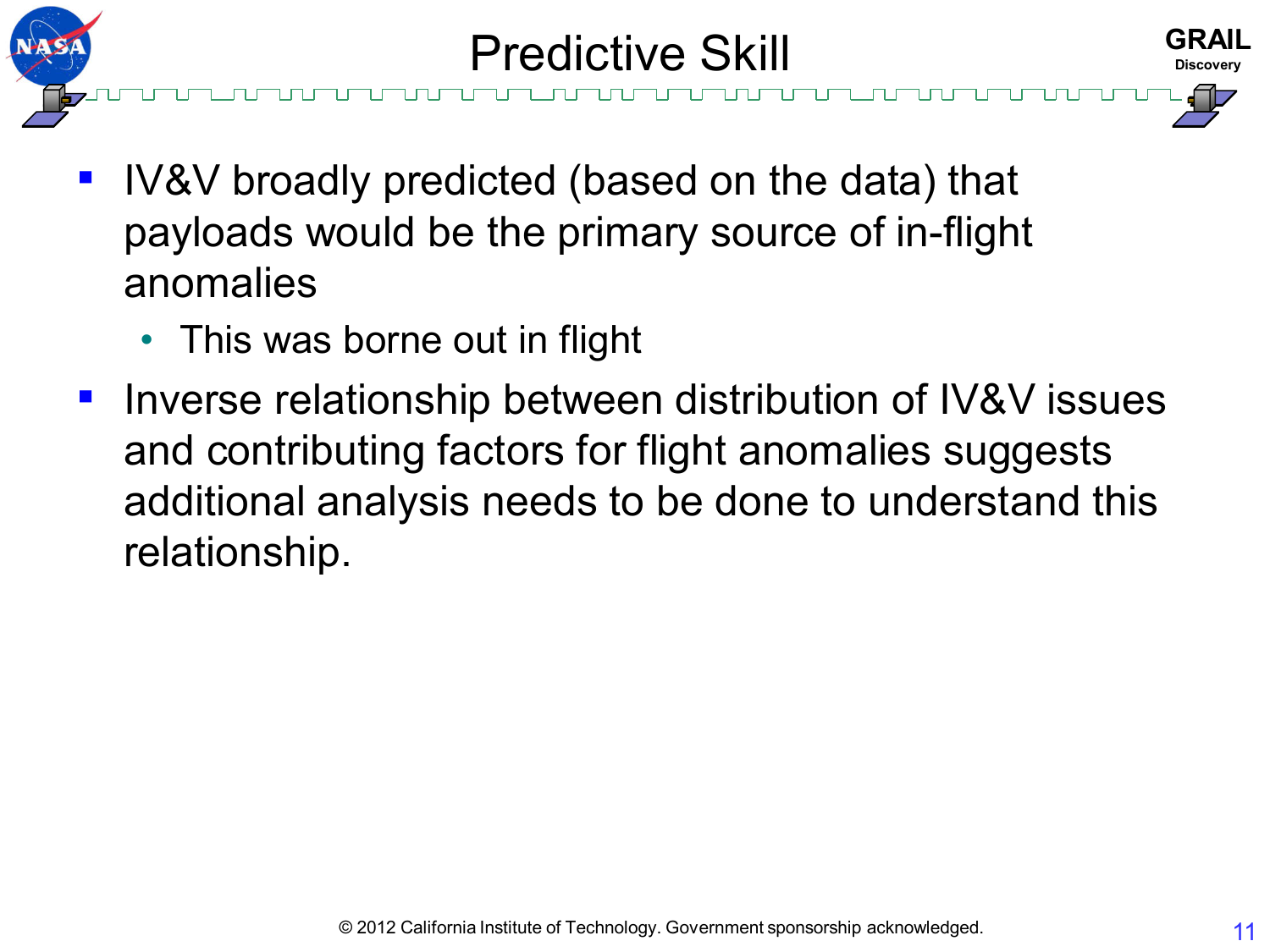

- "Newness" is a risk
	- Payload issues dominated, and were all either first-of-a-kind or modifications to previous products
	- PBRA process used on GRAIL emphasized "newness" as a risk
- Product Line FSW should be approached differently than first-of-a-kind/low heritage software
	- Discussion of the effects of heritage allowed us to close issues more easily
- Unnecessary issues can be avoided by waiting for products to mature
	- Structured discussion of potential issues generated by review of early versions of FSW and requirements allowed us to resolve a large number of issues without excess formality
- Problems that escape both the developer and IV&V tend to be "difficult"
	- Hardware interfaces of greatest concern, received thorough IV&V review
	- However, proprietary nature of source data limited the analysis
- Augmenting the normal IV&V process with less formal analysis improves understanding and effectiveness
	- GRAIL able to vet a much larger number of potential issues and focus on important findings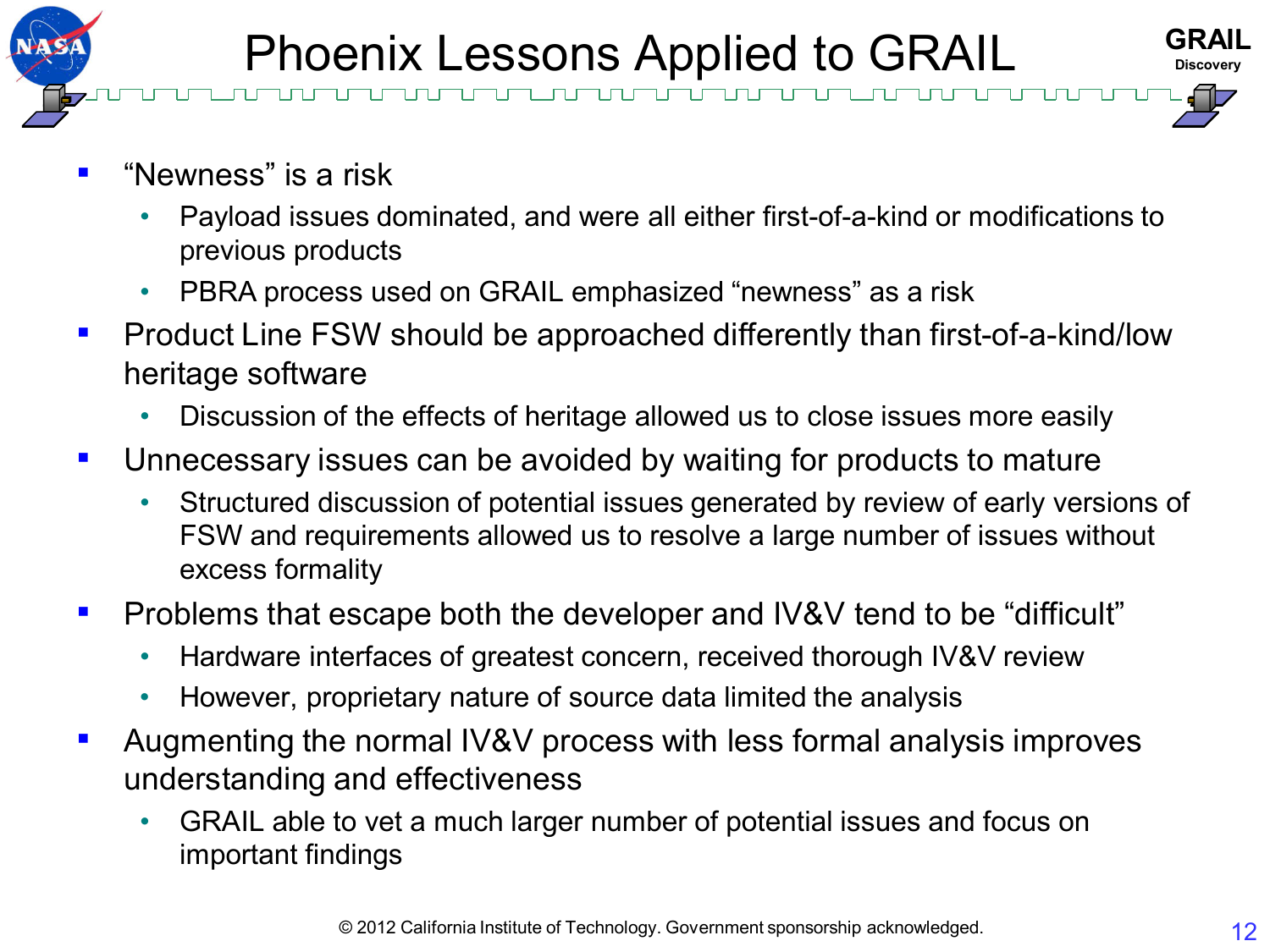



- Upon disposition of the last GRAIL issue, Phoenix (spacecraft only) and GRAIL issue distribution was analyzed
	- Overall roughly 10% drop in number of issues
		- Change could simply be due to different IV&V team or bundling strategies
	- Overall increase in Fix rate
		- Previous IV&V work on code base likely reduced number of false positives in code
		- Better communication eliminated more false positives in all categories
	- Big drops in Dead Code, Design/Code Discrepancy, Document Discrepancy categories
		- Better communication helped eliminate false positives and issues due to examining immature products
		- Dead code reduction may be due to prior IV&V work, but not analyzed for cause
	- A new category (Code/Requirements Discrepancy) was introduced for the GRAIL analysis
		- Better alignment with the way IV&V does their work
		- On Phoenix, these would have shown up in either Design/Code Discrepancy or Coding Error
	- Increase in Requirements Quality, Requirements Trace, Missing Requirements categories
		- IV&V changed approach, started with modeling and top-down requirements assessment (many more documents examined)
		- Different IV&V personnel may have also contributed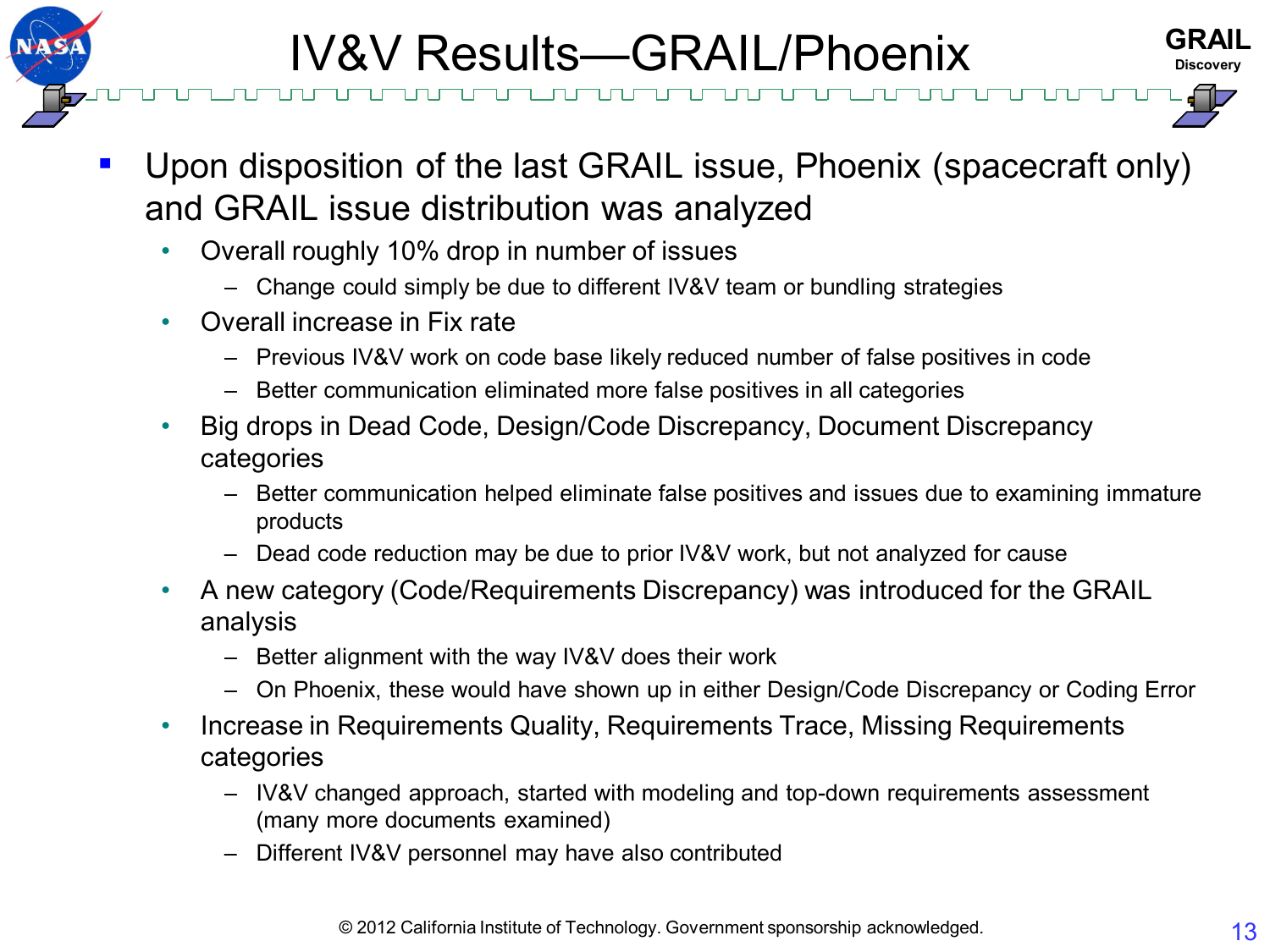





- No flight software anomalies in either spacecraft or instrument since launch
	- Instrument has been off most of the time
- One FSW patch for issue discovered prelaunch
	- Conformance with BAE RAD750 errata on register usage
	- No issues in 1000+ boot cycles prelaunch
	- Fixed out of an abundance of caution
- Two minor bugs found, but not fixed
	- Pyro firing
	- ACS parameter usage
- All three would have been very difficult for IV&V to catch
	- RAD750 errata nonconformance would have required expert level knowledge of the board
	- Pyro firing code error conformed to C language standard, subtle error in use of enums
	- ACS parameter usage would have required expert level knowledge of ACS algorithms and access to proprietary information